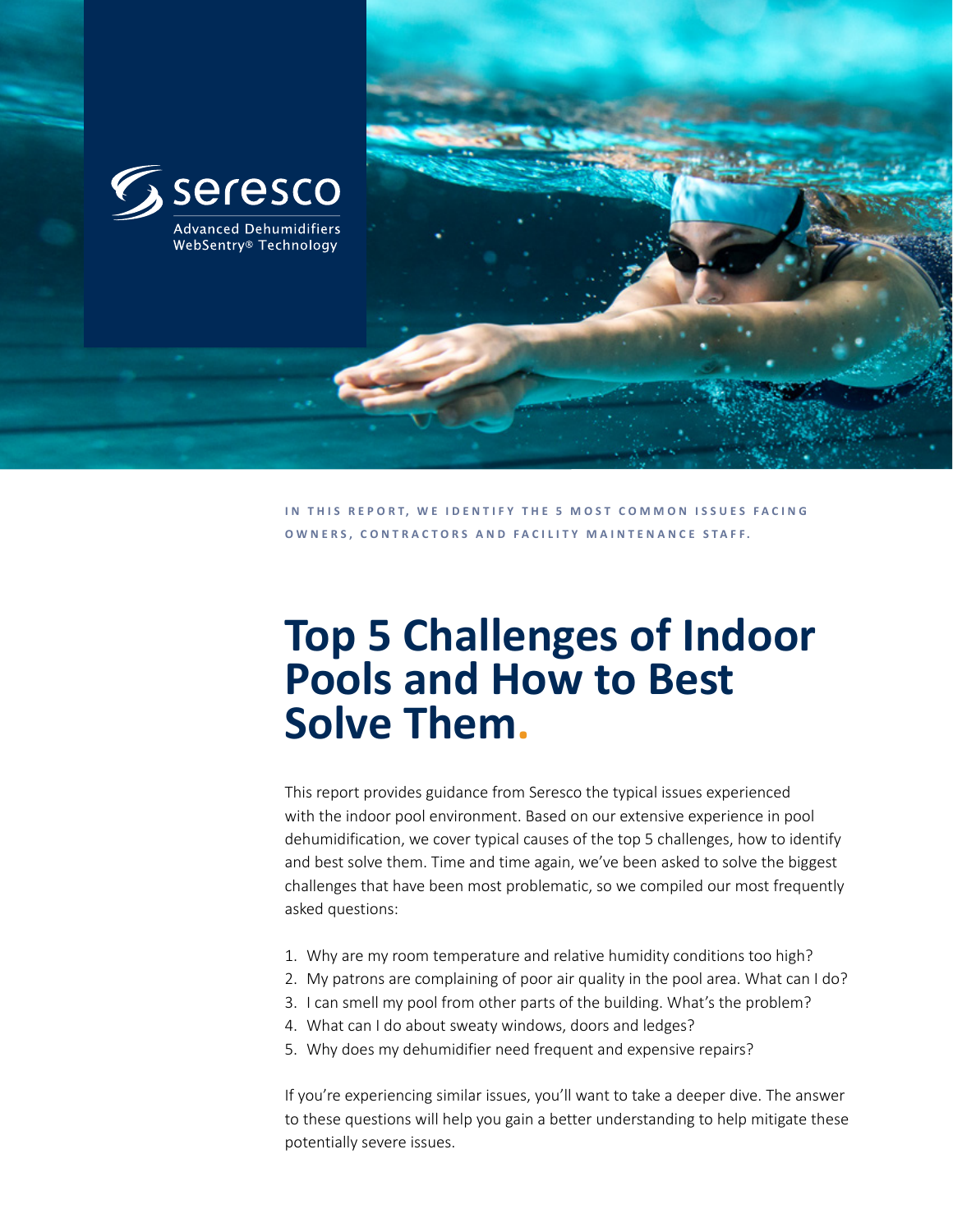# **CHALLENGE #1: Room Temperature and RH Conditions are too High.**

Indoor pool spaces are meant to be comfortable places for patrons to enjoy recreational swimming. Temperatures are kept warmer than a traditional indoor space for swimmer comfort and energy savings. Additionally, relative humidity (RH) is generally kept between 50% and 60% so that the space humidity is very similar to what it would be like in any other room. When these two measurements (temperature and RH) are where they should be, an indoor pool area is a perfectly enjoyable environment and the facility investment is protected for years to come.

Yet, pools often operate at different setpoints either because of problems with their dehumidification system or because they don't fully understand the impact of their choices.

*Some popular setpoint ranges for recreational pools are 80–85°F water temperature, 82–85°F air temperature and no more than 60% RH.*

Here are some reasons why your indoor pool conditions may not be right:

- $\blacktriangleright$  Expectations have changed
- $\blacktriangleright$  Worn down equipment
- $\blacktriangleright$  Ductwork not operational
- $\blacktriangleright$  Exhaust fan not functioning
- $\triangleright$  Outdoor air intake blocked
- $\blacktriangleright$  More outdoor air than required

#### Different Operating Parameters

Dehumidifiers are designed and selected for a specific air temperature and RH setpoint, also with a specific water temperature in mind. This is important because these three things will influence the water evaporation rate and that has an impact on whether the dehumidifier is going to be able to keep up with the load and maintain the space. Therefore, the dehumidifier works best when these parameters are not changed. Many recreational pools operate with their water temperatures around 80–85°F and air temperatures between 82° and 85°F. These parameters are popular because they are most likely to keep all

users of the pool comfortable, whether they are in the water or on the deck (including lifeguards and other staff).

While 82°F can feel a bit warm when you are fully clothed, some facilities make the mistake of lowering the space temperature. Changing setpoints from the original unit selection criteria will have an impact on system performance and operating costs. If you set the room too cool, you will wind up with increased evaporation and a unit that may no longer properly maintain the space conditions. Conversely increasing the air temperature too much, while rare, would result in an oversized unit that constantly hard cycles its compressor on and off for short periods of time, frequently over-cooling and over-dehumidifying the room. Either are not good operating scenarios and lead to patron discomfort, increased operating costs and greater wear and tear on the equipment.

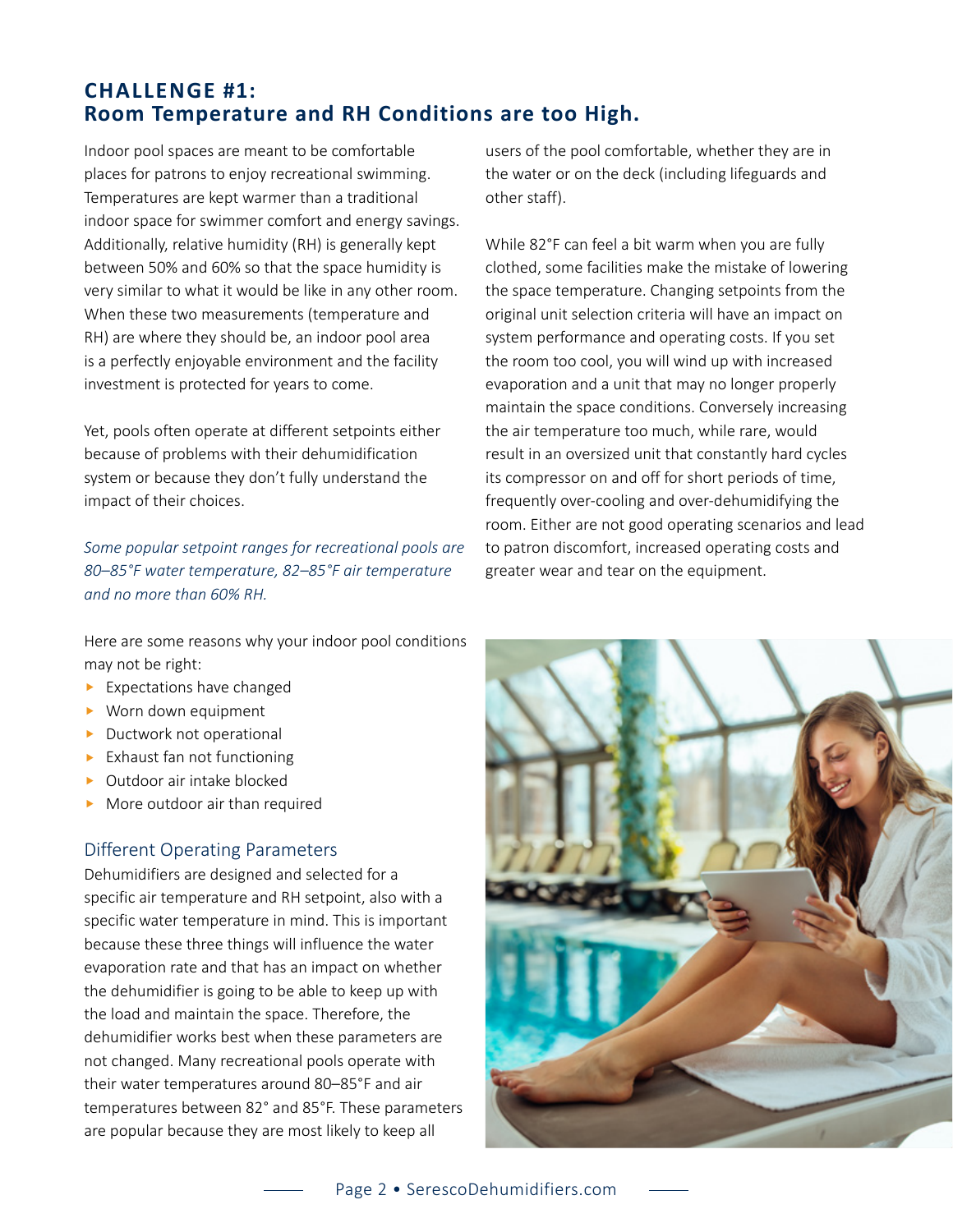## Lowered Equipment Performance

Unless well-maintained, mechanical equipment will experience diminished performance over time. Indoor pool dehumidifiers are especially vulnerable to this because they operate in a typically corrosive environment and their ideal operating parameters are not always understood by people servicing them. While high-quality machines built today can often last 15 years or longer, older models that are less corrosionprotected tend to last a lot less time.

## Equipment Performance Has a Direct Impact on Your Bottom Line

Corroded or improperly operating components, such as cooling coils, heaters and condenser coils, lose their effectiveness over time. It is best to have these components be fully protected with an anticorrosion coating to keep them operating at peak efficiency for the life of the equipment. Older components that have corroded can be replaced, however the pool operator should consider the ROI of replacing old components versus getting new equipment that is equipped with modern features and better corrosion protection.

Additionally, there is much to be gained with regular maintenance of the equipment by people who understand how they should be operating. Internal cleaning, including washing of all coils (inside the unit and also the outdoor heat exchanger coils), can help stave off corrosion. Plus, coils can get dirty over the years and this also lowers their output. For this reason, it is recommended to regularly change return and outdoor air filters, about once per quarter, as they keep small airborne objects from getting caught in the delicate coil fins.

#### Other Changes

Besides setpoints, other things may have happened at your indoor pool to change the situation.

Here are some other possibilities as to why your indoor pool may be struggling to keep consistent, desirable space conditions: 

- $\blacktriangleright$  Are all supply air and return air openings in your duct work operational? Sometimes they get blocked due to objects in the space, like plants or window treatments. Especially with floor-grade supply air openings, sometimes they are covered up because they were blowing air onto patrons and causing discomfort. But, covering up grilles can limit effectiveness of the dehumidification system.
- $\blacktriangleright$  The exhaust fan, which may be remote or inside your dehumidifier, could be non-functioning.
- $\blacktriangleright$  Was the outdoor air intake blocked off to save money? For public spaces, having outdoor air is a code-requirement and closing it off completely can significantly deteriorate air quality.
- $\triangleright$  On the flip side, poor air quality in the space has led some facilities to have more than coderequired outdoor air blended in. This can cause the dehumidifier to struggle because it must treat additional outdoor air. Keep in mind, more than necessary outdoor air is expensive to treat and does not guarantee better air quality. If your facility is following the code minimum for outdoor air but still struggles with air quality, it may be a good idea to have an expert review your facility because there are likely more cost-effective ways to address the problem than increasing the outdoor air intake.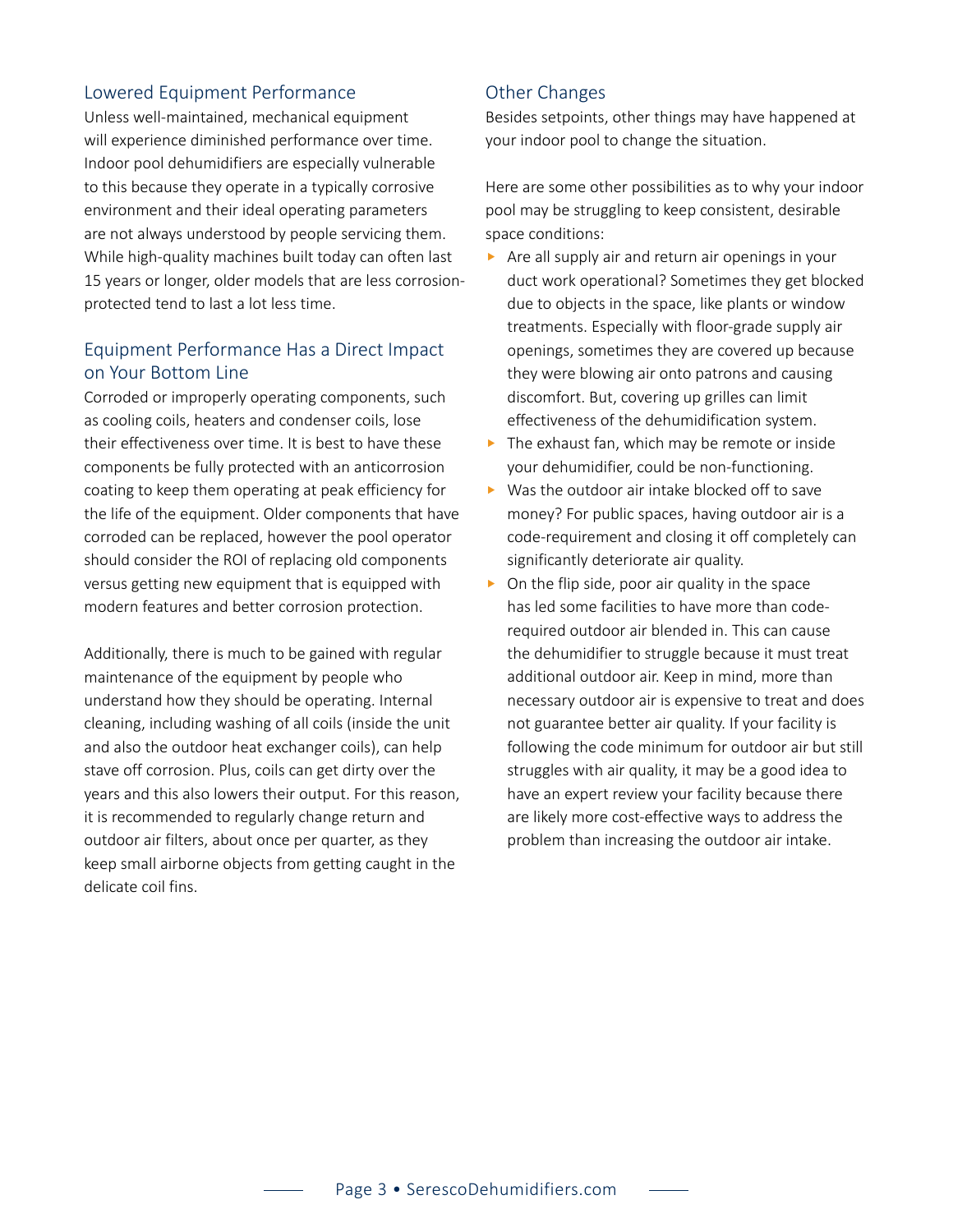# **CHALLENGE #2: Patrons Complain of Poor Air Quality.**

Having good indoor air quality (IAQ) at your indoor pool isn't optional. It has a direct impact on equipment and building longevity, as well as the comfort, health and safety of your patrons and employees.

Although pool room air will always have a degree of corrosivity, due to the presence of moisture that is usually laced with gases derived from the chlorinated water, the true fact of the matter is that great IAQ is absolutely possible if the right steps are taken.

When a indoor pool possesses good IAQ, patrons will want to come back to that facility next time they are in town — even if they didn't 100% put their finger on why they enjoyed that particular pool so uniquely.



#### What Causes Poor IAQ in Pools?

There are a number of possible causes for poor air quality in pools. Any one of them on their own will lead to issues.

One of the most basic is air distribution. The best quality air in a pool comes directly out of the dehumidifier. This air needs to be distributed down to where the patrons are on the deck and in the water. Without getting good air in the breathing zone, the IAQ will suffer and exacerbate an unhealthy and potentially hazardous environment.

Note that for the most part, people are breathing anywhere between the water surface  $-$  which is much lower than in a regular room — and 7 feet above the deck, approximately the height of a very tall human. Air must circulate at the deck level and across the water surface. In addition, the HVAC system must blend in the correct amount of outdoor air according to codes, plus the grilles/diffusers must have sufficient throw distance to direct air where it needs to go.

You should be able to feel the supply air a little on your head when you stand on the deck, but it's also important to not create a strong draft as that will chill patrons coming out of the water.

## Avoiding Condensation is Critical to Asset Protection

The air distribution must also address areas of potential condensation, like exterior windows, skylights and fire doors. They need to have the warm air blanket them fully to avoid condensation. This fact is often missed because designers forget that these surfaces are more likely to create condensation than in a regular room, due to the pool's heightened dew point condition. Avoiding condensation is critical to asset protection, because the droplets that collect on windows and ledges can be corrosive and will lead to degradation where it occurs.

Another aspect of air distribution is providing ventilation to move harmful gases away from the surface of the water. These are a major cause of poor air quality in pools. The main type is trichloramine.

Trichloramine is a type of combined chlorine created through reactions between chlorine and contaminants in the water that contain ammonia. Many of these contaminants are introduced to the water by swimmers. Some examples are sweat, urine, body oils, makeup, deodorant and dirt. When the introduction of these contaminants outpaces the introduction of free chlorine, the chlorine reacts with them instead of fully oxidizing them. As a result, the chloramine levels in the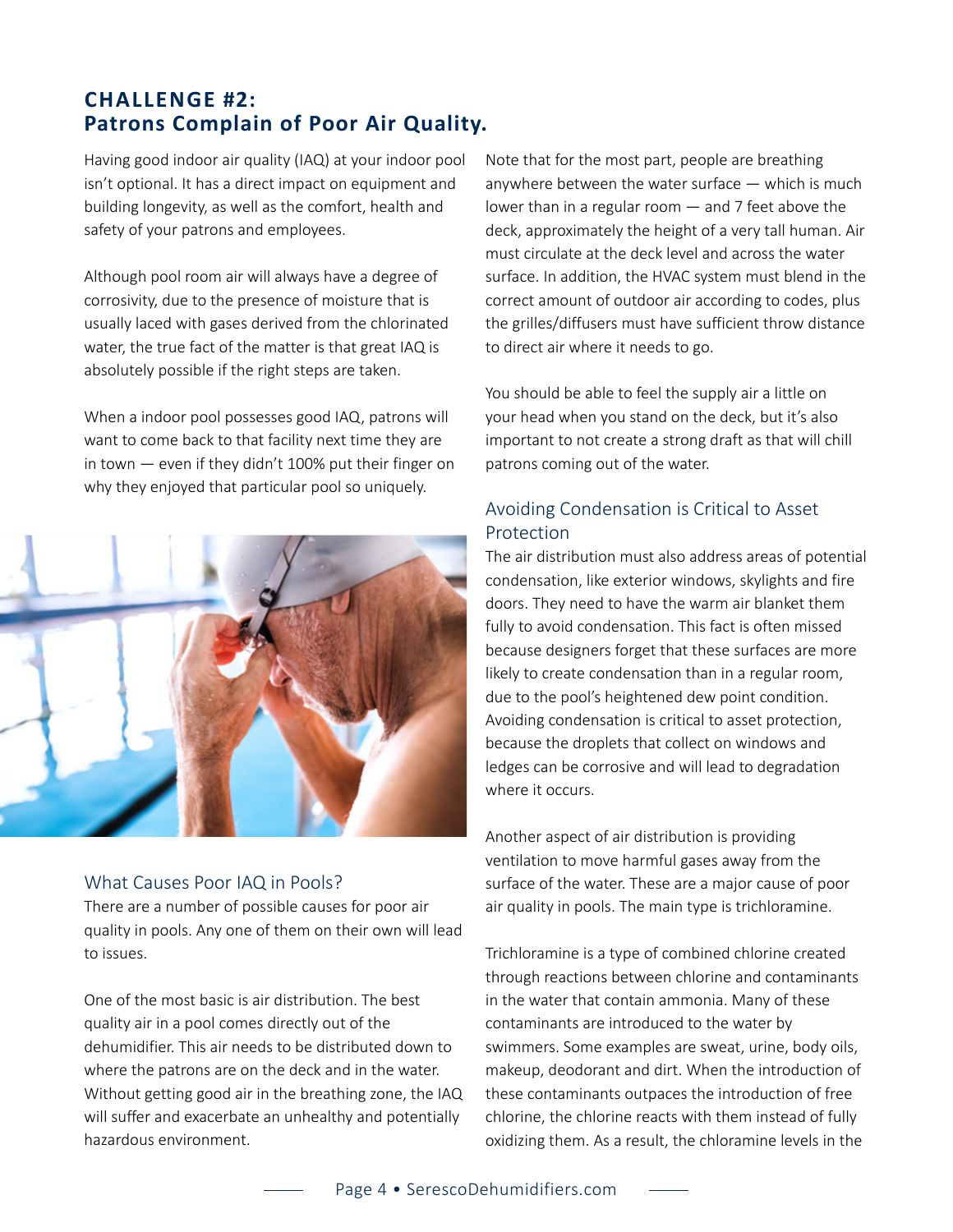water increase. Trichloramine rapidly off-gasses from the water and causes that signature "chlorine smell" of pools. A slight smell can water your eyes, while a strong one can drive patrons away from your pool, while also accelerating damage to the building envelope due to their corrosivity.

## The Two Keys to Ensuring Good IAQ

There are two key aspects of ensuring good IAQ:

- 1. The reduction, control, and elimination of chemicals off-gassing. Indoor pools can reduce contaminants entering the water and resulting trichloramine by encouraging patrons to shower before swimming and to avoid urinating in the water. Technologies like UV water treatment and even special exhaust systems are available to minimize the issue as well.
- 2. Having an air distribution system that supplies sufficient air to the breathing zone, including across the water surface.

Achieving good pool room IAQ isn't just relevant to new pools being designed and built; it is also of critical importance to existing facilities. If your existing indoor pool is experiencing IAQ issues, there are likely some cost-effective strategies you can take to improve the air  $-$  and along with it, improve the experience you provide your patrons while also protecting the facility investment.

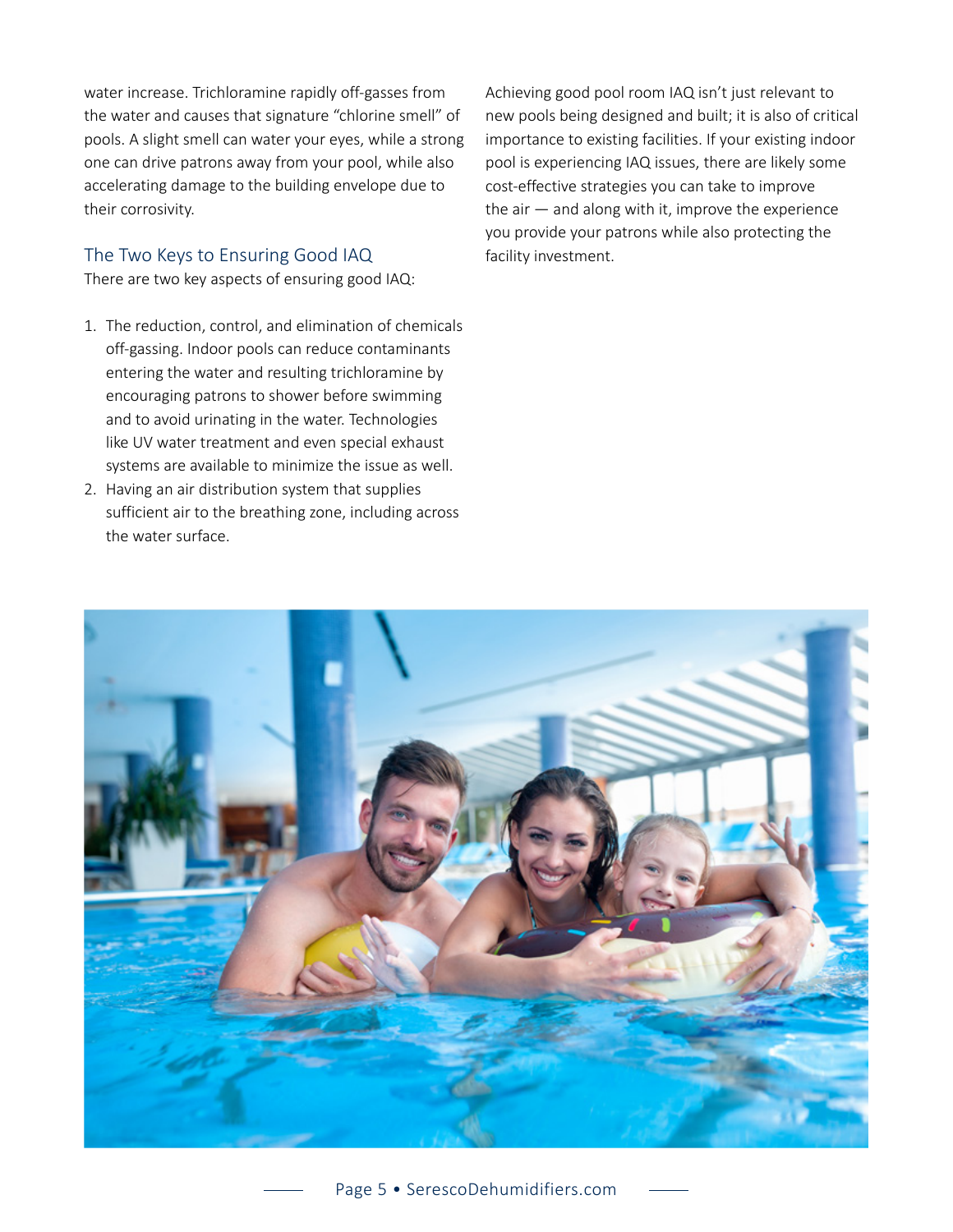# **CHALLENGE #3: A Pool Smell that Extends to Other Parts of the Building.**

While it's true indoor pools can be perfectly safe and healthy environments with good air quality, they must also be contained environments. After all, even greatquality air from a pool room is not air you'd want to have mixing into the front desk area or other parts of the facility.

## Why Can I Smell the Pool Without Being Near the Pool?

Normally, indoor pool rooms should be contained from other areas of the building they are within. This is accomplished through a number of means, including:

- $\triangleright$  A physical airlock or vestibule to enter the pool room.
- $\triangleright$  A separate HVAC (dehumidification) system with its own ductwork.
- $\blacktriangleright$  The pool room is kept at a negative air pressure.
- $\blacktriangleright$  A vapor barrier ensuring the higher moisture levels in the pool area stay in the pool area.

These measures ensure that the environment is a closed system for the comfort of all building occupants, including patrons and employees.

Sometimes, however, air can drift out of the room. A common cause is related to the dehumidification system. Indoor pool dehumidification systems commonly include exhaust fans that ensure the environment is at negative pressure. Generally, the exhaust fan is separate from the dehumidifier however they can sometimes be packaged in with the dehumidifier as well. Ideally the exhaust air intake will be located strategically, such as over a spa if the pool has one.

If the exhaust fans are off, or not at the right speed, then they may not be exhausting enough air to the outside to keep the space negative. As a result, the code-required outdoor air that the dehumidifier introduces to the space will be greater and result in a positive-pressure situation that pushes air out to the rest of the facility.

Additionally, a positive-pressure pool room would worsen the phenomena known as vapor migration. This is particularly acute during cold weather, where high pressure moisture inside the pool room tries to migrate through the building envelope to equalize with the lower pressure moisture levels outdoors. While this is a predictable and normal occurrence, it is vital that it is mitigated by special design of the vapor barrier in the building envelope during construction. Anything but a negative air pressure indoor pool exacerbates moisture trying to migrate by forcing air through the envelope.



If you find that you can smell your pool room without being in it, the doors/vestibule to the room should be checked to ensure it is properly sealed. Then, examine the exhaust system to ensure it is removing enough air from the space for negative pressure. It should be exhausting 10–20% more air in CFM than is being brought in from the outdoors. Because indoor pool environments can be complex, it may be valuable to bring in an experienced expert as they will be familiar with this particular problem and how to resolve it.

Of course, another thing to keep in mind is that your indoor pool should not have a strong acidic or chlorine smell. This is an indicator of a potentially hazardous environment and should be addressed as quickly as possible.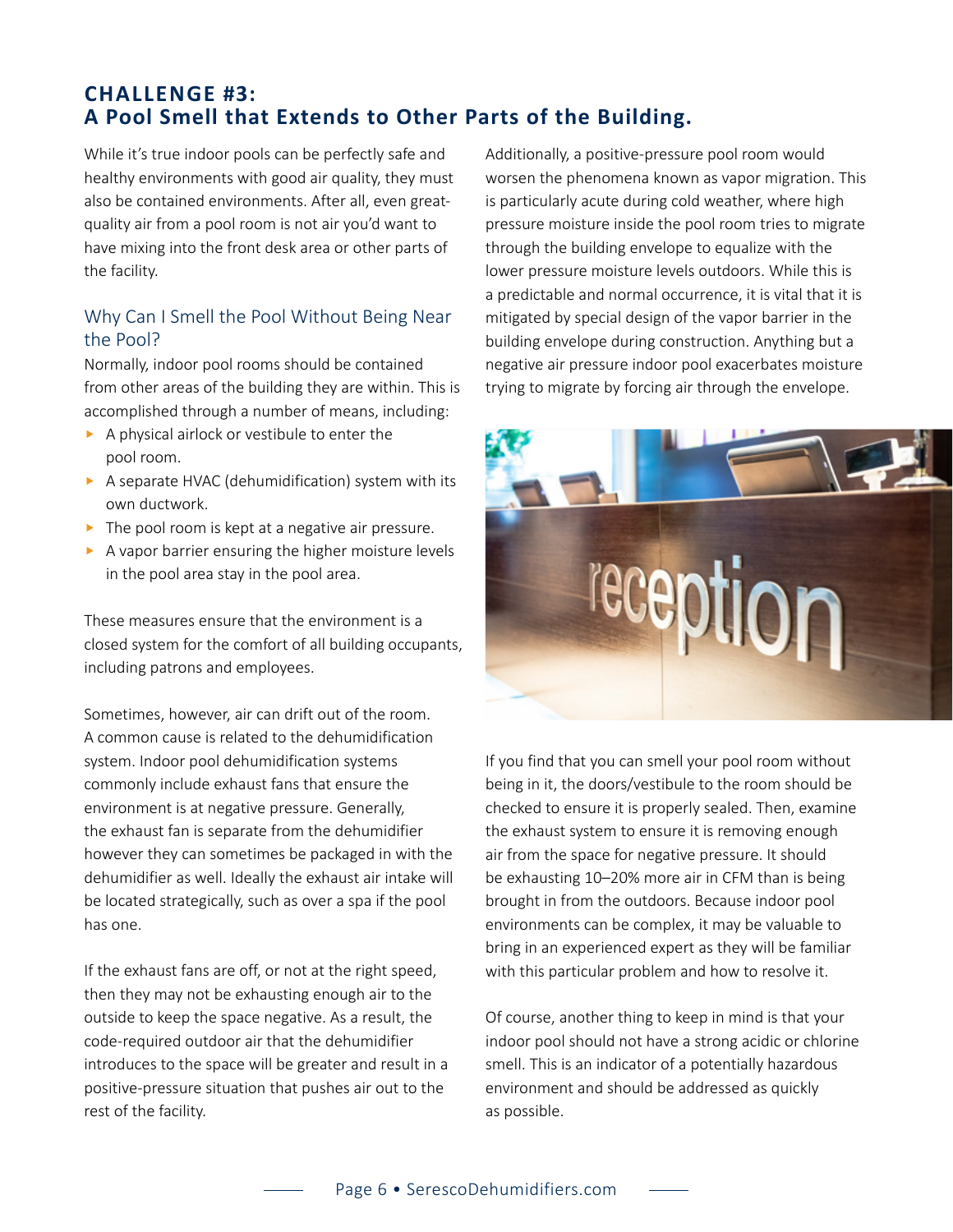# **CHALLENGE #4: The Pool Room Windows, Doors and Ledges are Sweaty.**

Whether big or small, all indoor pools must have robust measures to control humidity and prevent condensation.

Obviously, an indoor pool has the potential to produce an enormous amount of moist air. But that's not the only reason condensation is a unique concern in pools. Their air temperature is also much higher than a regular room, meaning their dew point is also quite a bit higher than usual. Combined, these factors mean condensation can easily occur in a pool while it wouldn't normally be an issue in another room.



#### Dew Point

The dew point is the temperature at which moisture in the air condenses when it comes into contact with a surface that's colder by 1°F or more.

You only have to enjoy a cold drink on a summer day to experience dew point and condensation firsthand. When you pour a cold beverage into a glass, condensation will begin to form on the outside of the glass almost immediately. This is because the surface temperature on your glass is below the ambient dew point temperature.

This happens at indoor pools across North America every year when outdoor temperatures fall during the winter. Exterior-facing surfaces that have low insulation values, like windows, skylights and fire doors, are very likely to have a surface temperature that is below the room dew point during cold weather. As a result, moisture condenses on them.

## The Dangers of Condensation

There are two major concerns when it comes to condensation in the pool environment:

- $\blacktriangleright$  It can seriously damage the structure.
- $\blacktriangleright$  In doing so, the patron experience will be negatively affected; sweaty windows are unsightly, and visible mold or corrosion could drive patrons away.

Condensation triggers a destruction process, since it allows mold and mildew to grow on the materials from which a building is constructed. It also frequently foments corrosion on metal surfaces.

In an indoor pool, air will almost always have some degree of corrosiveness due to chemicals that off-gas from the water.

Other than condensation that you can see on surfaces, there is a hidden danger. If allowed to permeate the building walls or roof, condensation will not only instigate mold-induced deterioration, it will also cause additional devastation of the structure in winter. This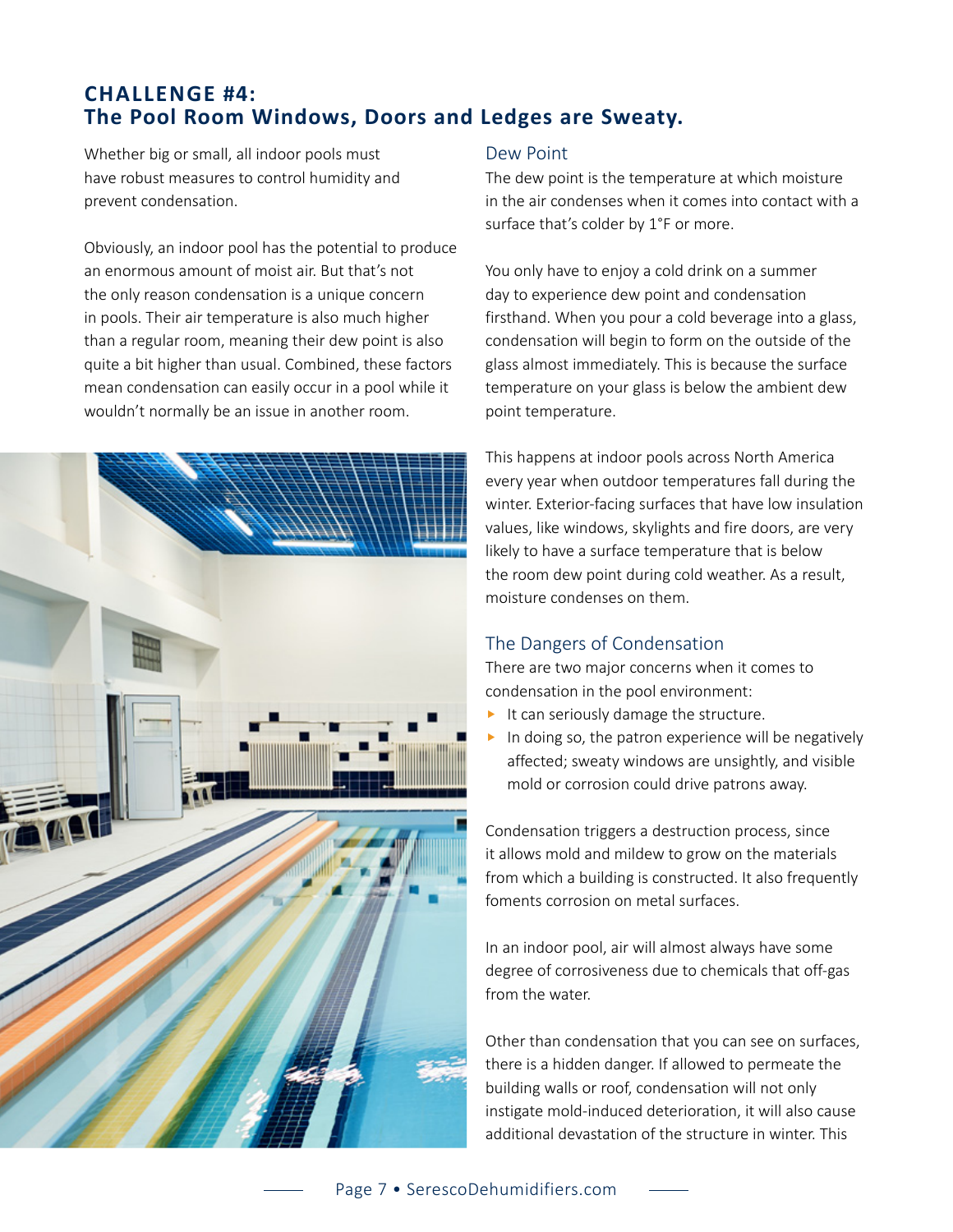is because when temperatures drop below freezing point, the moisture that's soaked into the structural components of the building turns into ice and expands, putting additional stress on the materials and causing fissures and cracks that compromise the integrity and safety of the structure. That is why it's critical all indoor pool rooms have a properly constructed envelope with a vapor barrier.

## Preventing Condensation

The pool room dehumidification system is an essential part of condensation control and prevention. It must maintain the interior conditions (temperature and RH) at the correct, desired setpoints as determined when the indoor pool was constructed. The air ducts must distribute air all around the pool room, taking special care to direct warm airflow against surfaces that are likely to drop below the dew point of the room.

It's important to ensure the entire surface is covered by warm airflow. Mother nature will tell you on the first cold day how good a job you've done  $-$  it's common to find the top of a window condensation-free because it's near a diffuser, but the bottom is sweaty because the diffuser does not have enough "throw" distance to work the air all the way down.

If your indoor pool room struggles with this, then it is a smart idea to have an expert come in and review your dehumidification system. They will have the experience and the knowledge to identify areas that can be improved to better control condensation. In many cases adjustments can be made for little cost. For example, one facility was recommended to rotate their ductwork to improve supply air diffusion.

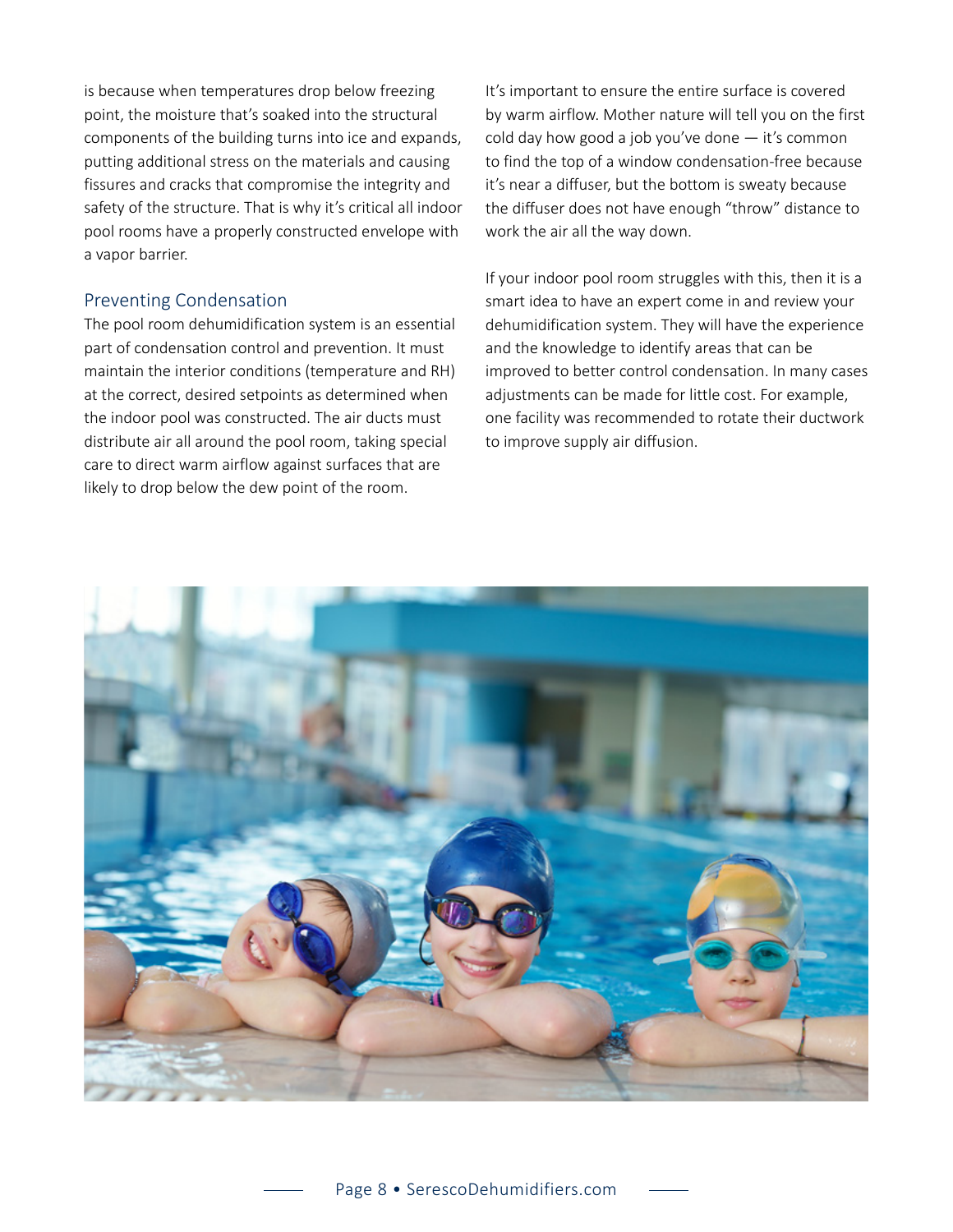# **CHALLENGE #5: Dehumidifier Equipment Needs Frequent Repairs.**

Indoor pool dehumidifiers used in many indoor pools are precision pieces of equipment. From the materials they are constructed with, to their actual layout and inner workings, they vary in numerous ways from other types of HVAC equipment like air handlers and air conditioners. The environment they operate in is also significantly different than other HVAC systems.

These two facts mean that there are not many service technicians with deep knowledge when it comes to diagnosing and repairing indoor pool dehumidifiers. Often, basic problems can be overlooked and many service visits only see resolution after the manufacturer's customer support department gets involved.

To help you avoid expensive and unnecessary service company visits, here are some things to consider when you experience challenges with your indoor pool dehumidifier.

## Finding the Reason

Anytime you experience an operational challenge related to the pool environment, you should think of the dehumidifier. The first question to ask is whether the dehumidifier is operable.

- $\blacktriangleright$  How old is the unit?
- $\blacktriangleright$  Is it blowing air as intended?
- $\triangleright$  Are any of the fans impeded? They may need a belt replacement, if applicable, or could be blocked by foreign objects.
- $\blacktriangleright$  Have any parts failed?
- $\blacktriangleright$  Is there major corrosion on key parts such as the coils?
- $\blacktriangleright$  Are the filters still good or do they need replacement? It's recommended to change them about once per quarter.
- $\blacktriangleright$  Has fluid or refrigerant leaked?
- $\blacktriangleright$  Is the outdoor condenser experiencing any similar issues? For example, it may be blocked by some debris that should be cleared away.

The older the unit, the more likely there is a mechanical issue to blame. It's always recommended to periodically inspect and maintain the dehumidifier to keep track of any issues that may arise and prevent as many as possible. Preventative maintenance is always the best kind of maintenance.

If there is a mechanical or electrical problem with the dehumidifier, it should be addressed by a qualified service technician.



## Check the Conditions

Before you call in a service company or contact warranty support, double-check the dehumidifier's operating conditions. What space conditions (air temperature and RH, plus water temperature) is it currently set to maintain? Compare these to what the unit was designed to maintain (usually on the nameplate). If they are different, then the dehumidifier should be reset to follow what it was originally designed for.

We have observed many facilities turn down their space conditions over the years, often at the request of patrons. While it's true that patron comfort should always be the priority, unfortunately once a pool has been designed for a certain set of conditions, there are negative things that happen when setpoints get changed. For example, if you lower the air temperature by just a couple of degrees the water will increase its evaporation rate. The result will be higher operating